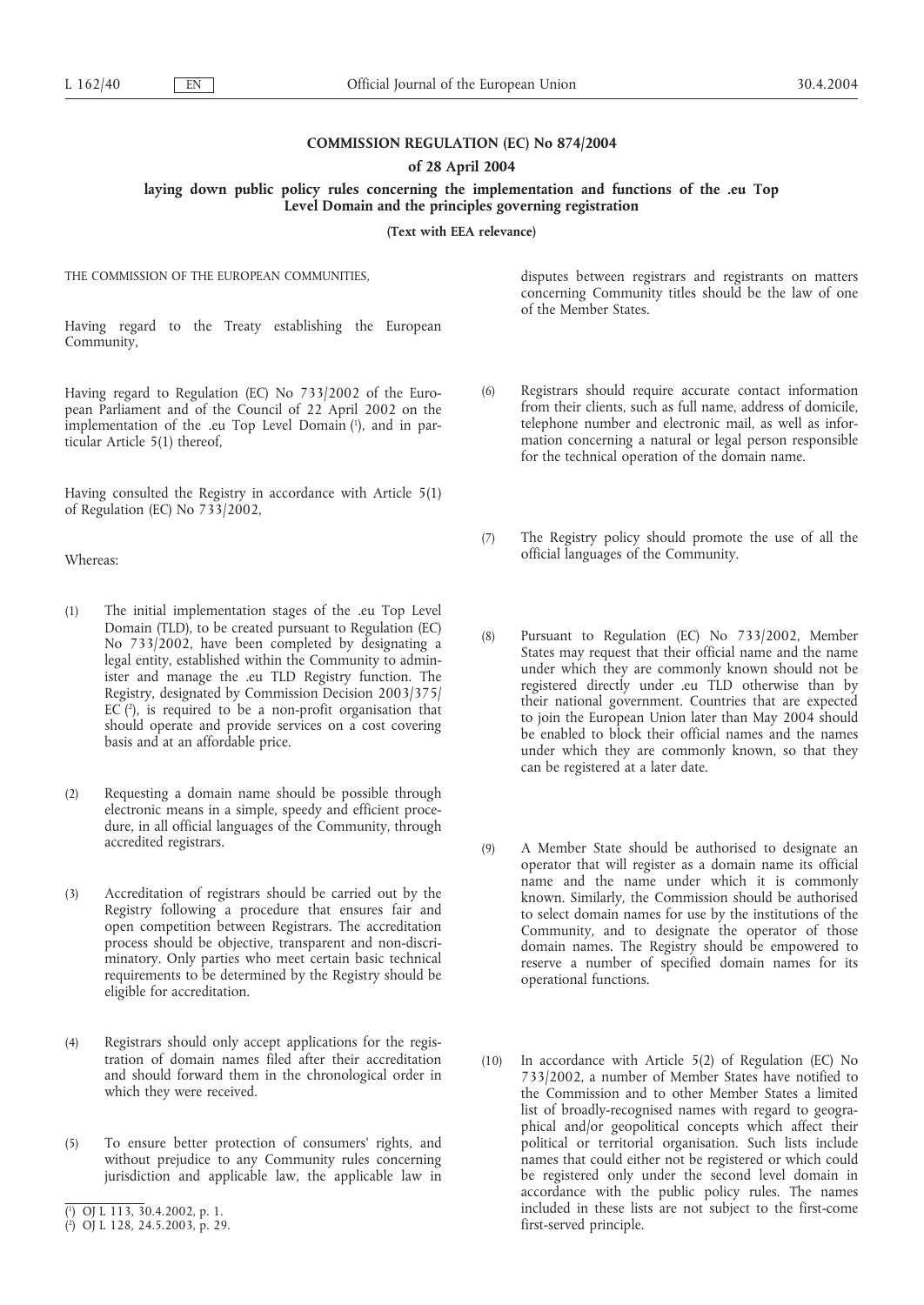- (11) The principle of first-come-first-served should be the basic principle for resolving a dispute between holders of prior rights during the phased registration. After the termination of the phased registration the principle of first come first served should apply in the allocation of domain names.
- (12) In order to safeguard prior rights recognised by Community or national law, a procedure for phased registration should be put in place. Phased registration should take place in two phases, with the aim of ensuring that holders of prior rights have appropriate opportunities to register the names on which they hold prior rights. The Registry should ensure that validation of the rights is performed by appointed validation agents. On the basis of evidence provided by the applicants, validation agents should assess the right which is claimed for a particular name. Allocation of that name should then take place on a first-come, first-served basis if there are two or more applicants for a domain name, each having a prior right.
- (13) The Registry should enter into an appropriate escrow agreement to ensure continuity of service, and in particular to ensure that in the event of re-delegation or other unforeseen circumstances it is possible to continue to provide services to the local Internet community with minimum disruption. The Registry should also comply with the relevant data protection rules, principles, guidelines and best practices, notably concerning the amount and type of data displayed in the WHOIS database. Domain names considered by a Member State court to be defamatory, racist or contrary to public policy should be blocked and eventually revoked once the court decision becomes final. Such domain names should be blocked from future registrations.
- (14) In the event of the death or insolvency of a domain name holder, if no transfer has been initiated at the expiry of the registration period, the domain name should be suspended for 40 calendar days. If the heirs or administrators concerned have not registered the name during that period it should become available for general registration.
- (16) The Registry should provide for an ADR procedure which takes into account the international best practices in this area and in particular the relevant World Intellectual Property Organization (WIPO) recommendations, to ensure that speculative and abusive registrations are avoided as far as possible.
- (17) The Registry should select service providers that have appropriate expertise on the basis of objective, transparent and non-discriminatory criteria. ADR should respect a minimum of uniform procedural rules, similar to the ones set out in the Uniform Dispute Resolution Policy adopted by the Internet Corporation of Assigned Names and Numbers (ICANN).
- (18) In view of the impending enlargement of the Union it is imperative that the system of public policy rules set up by this Regulation enter into force without delay.
- (19) The measures provided for in this Regulation are in accordance with the opinion of the Communications Committee established by Article 22(1) of Directive 2002/21/EC of the European Parliament and of the Council (<sup>1</sup>),

HAS ADOPTED THIS REGULATION:

### CHAPTER I

### **SUBJECT MATTER**

## *Article 1*

#### **Subject matter**

This Regulation sets out the public policy rules concerning the implementation and functions of the .eu Top Level Domain (TLD) and the public policy principles on registration referred to in Article 5(1) of Regulation (EC) No  $733/2002$ .

# CHAPTER II

# **PRINCIPLES ON REGISTRATION**

## *Article 2*

### **Eligibility and general principles for registration**

An eligible party, as listed in Article 4(2)(b) of Regulation (EC) No 733/2002, may register one or more domain names under .eu TLD.

(15) Domain names should be open to revocation by the Registry on a limited number of specified grounds, after giving the domain name holder concerned an opportunity to take appropriate measures. Domain names should also be capable of revocation through an alternative dispute resolution (ADR) procedure.

<sup>(</sup> 1 ) OJ L 108, 24.4.2002, p. 33.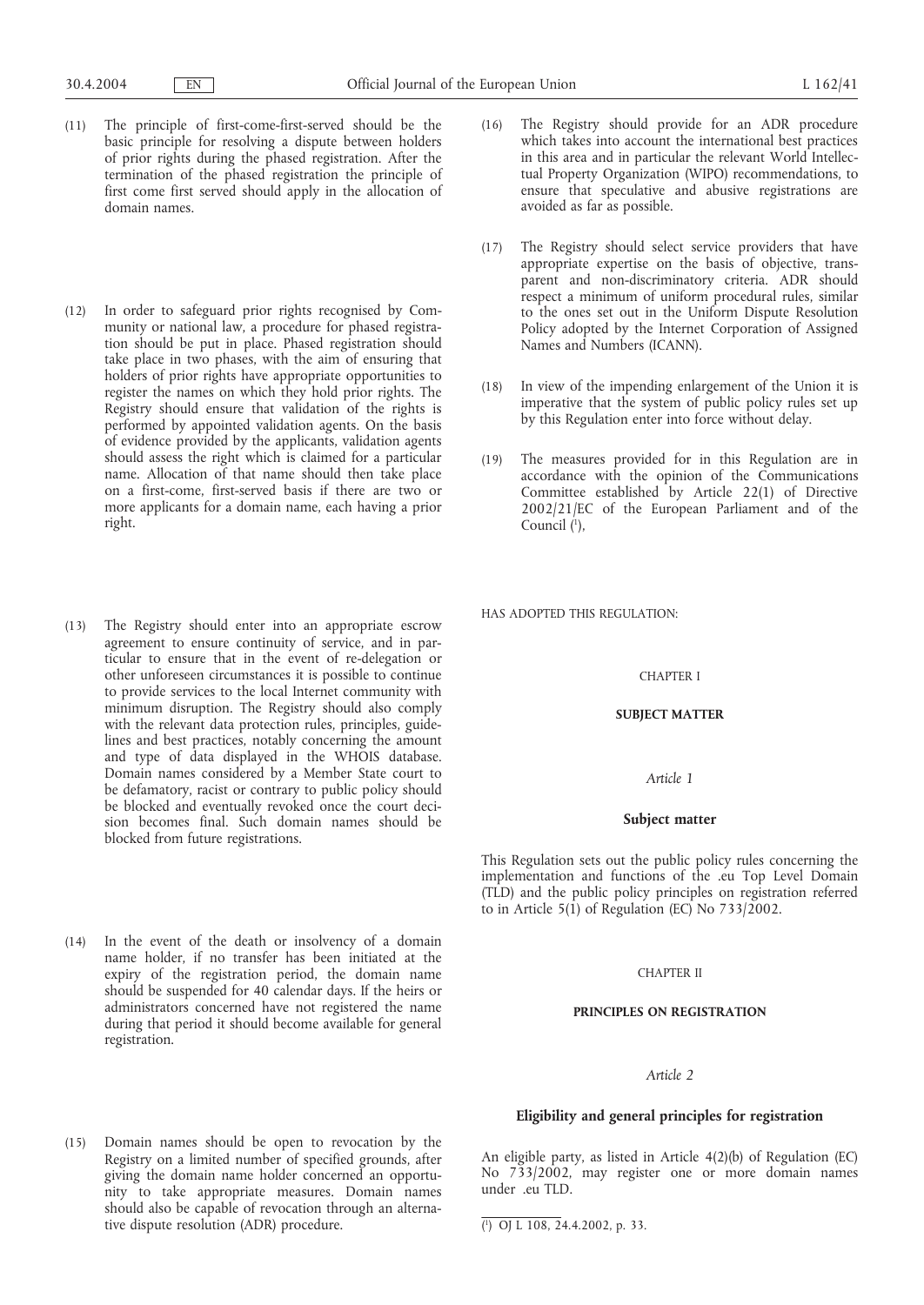Without prejudice to Chapter IV, a specific domain name shall be allocated for use to the eligible party whose request has been received first by the Registry in the technically correct manner and in accordance with this Regulation. For the purposes of this Regulation, this criterion of first receipt shall be referred to as the 'first-come-first-served' principle.

Once a domain name is registered it shall become unavailable for further registration until the registration expires without renewal, or until the domain name is revoked.

Unless otherwise specified in this Regulation, domain names shall be registered directly under the .eu TLD.

Domain name registration shall be valid only after the appropriate fee has been paid by the requesting party.

Domain names registered under the .eu TLD shall only be transferable to parties that are eligible for registration of .eu domain names.

# *Article 3*

## **Requests for domain name registration**

The request for domain name registration shall include all of the following:

- (a) the name and address of the requesting party;
- (b) a confirmation by electronic means from the requesting party that it satisfies the general eligibility criteria set out in Article  $4(2)(b)$  of Regulation (EC) No  $733/2002$ ;
- (c) an affirmation by electronic means from the requesting party that to its knowledge the request for domain name registration is made in good faith and does not infringe any rights of a third party;
- (d) an undertaking by electronic means from the requesting party that it shall abide by all the terms and conditions for registration, including the policy on the extra-judicial settlement of conflicts set out in Chapter VI.

Any material inaccuracy in the elements set out in points (a) to (d) shall constitute a breach of the terms of registration.

Any verification by the Registry of the validity of registration applications shall take place subsequently to the registration at the initiative of the Registry or pursuant to a dispute for the registration of the domain name in question, except for applications filed in the course of the phased registration procedure under Articles 10, 12, and 14.

*Article 4*

# **Accreditation of registrars**

Only registrars accredited by the Registry shall be permitted to offer registration services for names under the .eu TLD.

The procedure for the accreditation of registrars shall be determined by the Registry and shall be reasonable, transparent and non-discriminatory, and shall ensure effective and fair conditions of competition.

Registrars are required to access and use the Registry's automated registration systems. The Registry may set further basic technical requirements for the accreditation of registrars.

The Registry may ask registrars for advance payment of registration fees, to be set annually by the Registry based on a reasonable market estimate.

The procedure, terms of accreditation of registrars and the list of accredited registrars shall be made publicly available by the Registry in readily accessible form.

Each registrar shall be bound by contract with the Registry to observe the terms of accreditation and in particular to comply with the public policy principles set out in this Regulation.

### *Article 5*

### **Provisions for registrars**

Without prejudice to any rule governing jurisdiction and applicable law, agreements between the Registrar and the registrant of a domain name cannot designate, as applicable law, a law other than the law of one of the Member States, nor can they designate a dispute-resolution body, unless selected by the Registry pursuant to Article 23, nor an arbitration court or a court located outside the Community.

A registrar who receives more than one registration request for the same name shall forward those requests to the Registry in the chronological order in which they were received.

Only applications received after the date of accreditation shall be forwarded to the Registry.

Registrars shall require all applicants to submit accurate and reliable contact details of at least one natural or legal person responsible for the technical operation of the domain name that is requested.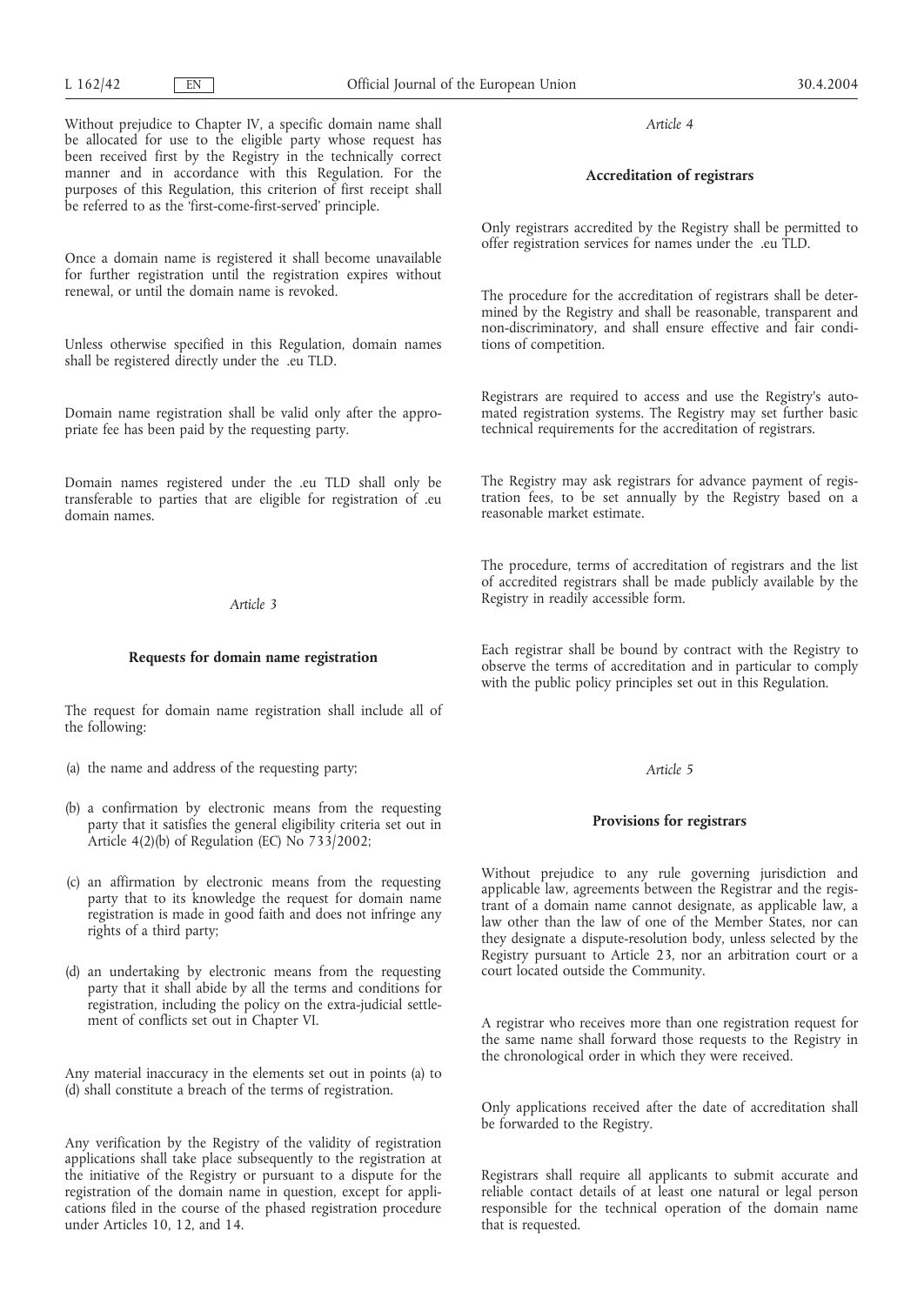Registrars may develop label, authentication and trustmark schemes in order to promote consumer confidence in the reliability of information that is available under a domain name that is registered by them, in accordance with applicable national and Community law.

## CHAPTER III

## **LANGUAGES AND GEOGRAPHICAL CONCEPTS**

# *Article 6*

## **Languages**

Registrations of .eu domain names shall start only after the Registry has informed the Commission that the filing of applications for the registration of .eu domain names and communications of decisions concerning registration is possible in all official languages of the Community, hereinafter referred to as 'official languages'.

For any communication by the Registry that affects the rights of a party in conjunction with a registration, such as the grant, transfer, cancellation or revocation of a domain, the Registry shall ensure that these communications are possible in all official languages.

The Registry shall perform the registration of domain names in all the alphabetic characters of the official languages when adequate international standards become available.

The Registry shall not be required to perform functions using languages other than the official languages.

# *Article 7*

# **Procedure for reserved geographical and geopolitical names**

For the procedure of raising objections to the lists of broadly recognised names in accordance with the third subparagraph of Article 5(2) of Regulation (EC) No 733/2002, objections shall be notified to the members of the Communications Committee established by Article 22(1) of Directive 2002/21/EC and to the Director-General of the Commission's Directorate-General Information Society. The members of the Communications Committee and the Director-General may designate other contact points for these notifications.

Objections and designations of contact points shall be notified in the form of electronic mail, delivery by courier or in person, or by postal delivery effected by way of registered letter and acknowledgement of receipt.

Upon the resolution of any objections, the Registry shall publish on its web site two lists of names. The one list shall contain the list of names that the Commission shall have notified as 'not registrable'. The other list shall contain the list of names that the Commission shall have notified to the Registry as 'registrable only under a second level domain'.

#### *Article 8*

### **Country names and alpha-2 codes representing countries**

Member States (and acceding countries) may request that their official name and the name under which they are commonly known in one or more of the official languages (of the Community as extended in May 2004) shall not be registered directly under the .eu TLD by any person other than their national government. To that end, each Member State (or acceding country) shall send the Commission, within two months following the entry into force of this Regulation, a list of those names requiring to be reserved, as well as a designation of the body that will represent the national government in registering the names.

The Commission shall notify the Registry of the names that shall be reserved and the bodies that represent the national governments in registering the names.

Candidate countries that are not due to join the European Union in May 2004 and member countries of the European Economic Area that are not Member States may request that their official name and the name under which they are commonly known in their own language and in any of the official languages as from May 2004 shall not be registered directly under the .eu TLD. To that end, those countries may send the Commission, within two months following entry into force of this Regulation, a list of those names which are not to be registered.

The Commission shall notify the Registry of the names that shall not be registered.

Alpha-2 codes representing countries shall not be used to register domain names directly under the .eu TLD.

### *Article 9*

# **Second level domain name for geographical and geopolitical names**

Registration of geographical and geopolitical concepts as domain names in accordance with Article 5(2)(b) of Regulation (EC) No 733/2002 may be provided for by a Member State that has notified the names. This may be done under any domain name that has been registered by that Member State.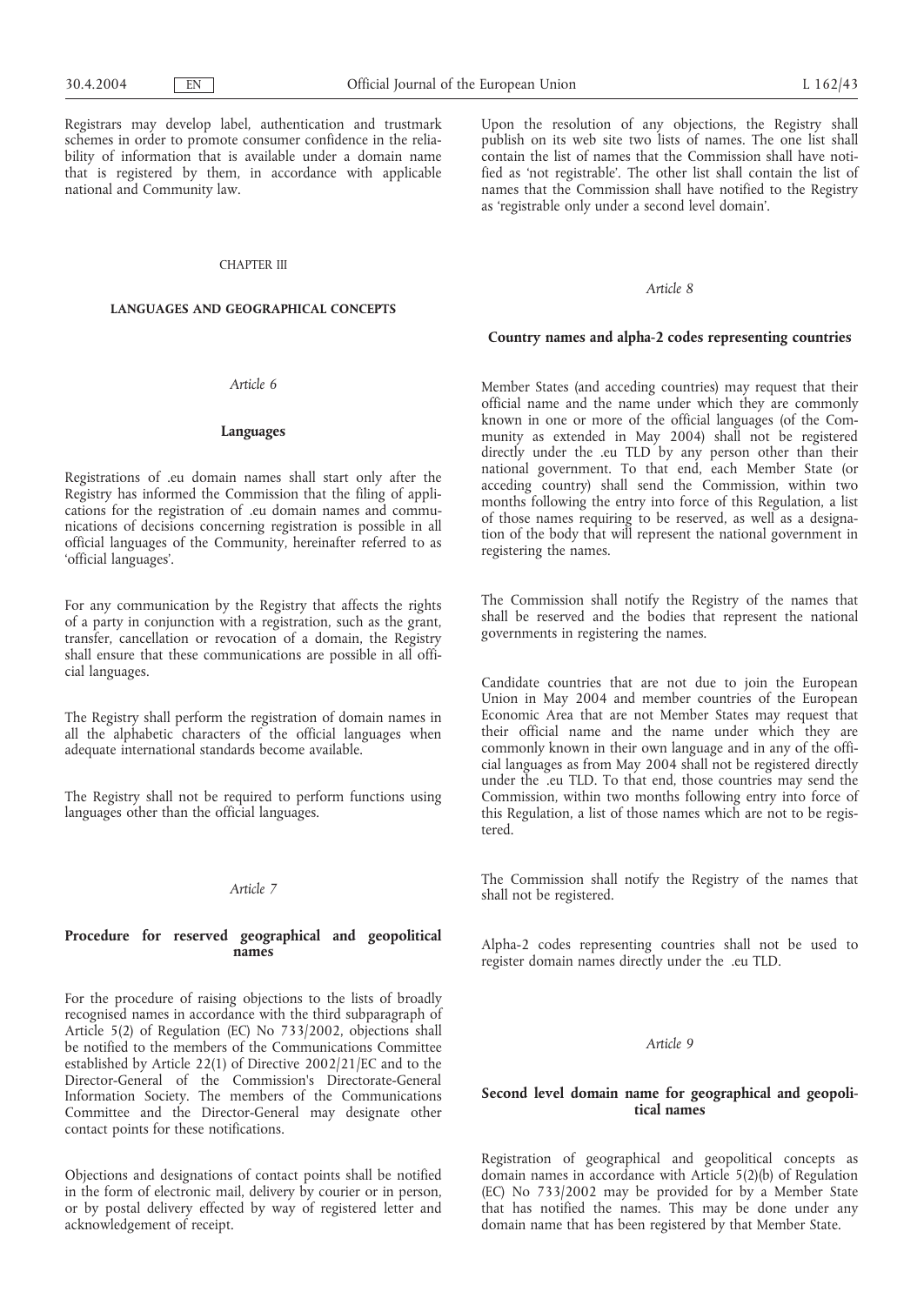The Commission may ask the Registry to introduce domain names directly under the .eu TLD for use by the Community institutions and bodies. After the entry into force of this Regulation and not later than a week before the beginning of the phased registration period provided for in Chapter IV, the Commission shall notify the Registry of the names that are to be reserved and the bodies that represent the Community institutions and bodies in registering the names.

CHAPTER IV

### **PHASED REGISTRATION**

# *Article 10*

### **Eligible parties and the names they can register**

1. Holders of prior rights recognised or established by national and/or Community law and public bodies shall be eligible to apply to register domain names during a period of phased registration before general registration of. eu domain starts.

'Prior rights' shall be understood to include, *inter alia*, registered national and community trademarks, geographical indications or designations of origin, and, in as far as they are protected under national law in the Member-State where they are held: unregistered trademarks, trade names, business identifiers, company names, family names, and distinctive titles of protected literary and artistic works.

'Public bodies' shall include: institutions and bodies of the Community, national and local governments, governmental bodies, authorities, organisations and bodies governed by public law, and international and intergovernmental organisations.

2. The registration on the basis of a prior right shall consist of the registration of the complete name for which the prior right exists, as written in the documentation which proves that such a right exists.

The registration by a public body may consist of the complete name of the public body or the acronym that is generally used. Public bodies that are responsible for governing a particular geographic territory may also register the complete name of the territory for which they are responsible, and the name under which the territory is commonly known.

# *Article 11*

#### **Special characters**

As far as the registration of complete names is concerned, where such names comprise a space between the textual or word elements, identicality shall be deemed to exist between such complete names and the same names written with a hyphen between the word elements or combined in one word in the domain name applied for.

Where the name for which prior rights are claimed contains special characters, spaces, or punctuations, these shall be eliminated entirely from the corresponding domain name, replaced with hyphens, or, if possible, rewritten.

Special character and punctuations as referred to in the second paragraph shall include the following:

~ @ #  $$ %^{\circ}$  & \* () + = < > { } [ ] | \ /: ; ', . ?

Without prejudice to the third paragraph of Article 6, if the prior right name contains letters which have additional elements that cannot be reproduced in ASCII code, such as ä, é or ñ, the letters concerned shall be reproduced without these elements (such as a, e, n), or shall be replaced by conventionally accepted spellings (such as ae). In all other respects, the domain name shall be identical to the textual or word elements of the prior right name.

#### *Article 12*

#### **Principles for phased registration**

1. Phased registration shall not start before 1 May 2004 and only when the requirement of the first paragraph of Article 6 is fulfilled and the period provided for in Article 8 has expired.

The Registry shall publish the date on which phased registration shall start at least two months in advance and shall inform all accredited Registrars accordingly.

The Registry shall publish on its website two months before the beginning of the phased registration a detailed description of all the technical and administrative measures that it shall use to ensure a proper, fair and technically sound administration of the phased registration period.

2. The duration of the phased registration period shall be four months. General registration of domain names shall not start prior to the completion of the phased registration period.

Phased registration shall be comprised of two parts of two months each.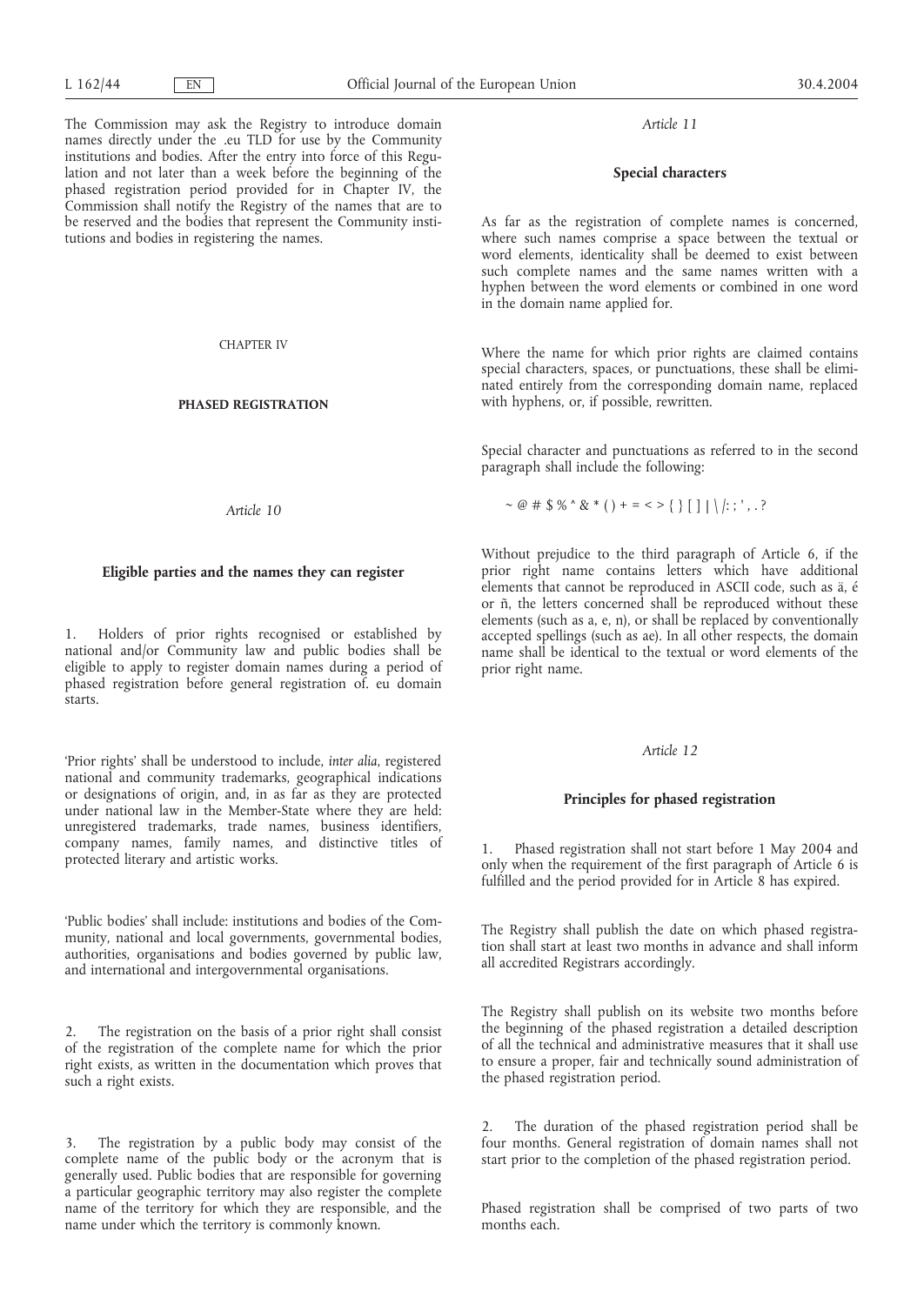During the first part of phased registration, only registered national and Community trademarks, geographical indications, and the names and acronyms referred to in Article 10(3), may be applied for as domain names by holders or licensees of prior rights and by the public bodies mentioned in Article 10(1).

During the second part of phased registration, the names that can be registered in the first part as well as names based on all other prior rights can be applied for as domain names by holders of prior rights on those names.

3. The request to register a domain name based on a prior right under Article 10(1) and (2) shall include a reference to the legal basis in national or Community law for the right to the name, as well as other relevant information, such as trademark registration number, information concerning publication in an official journal or government gazette, registration information at professional or business associations and chambers of commerce.

4. The Registry may make the requests for domain name registration subject to payment of additional fees, provided that these serve merely to cover the costs generated by the application of this Chapter. The Registry may charge differential fees depending upon the complexity of the process required to validate prior rights.

5. At the end of the phased registration an independent audit shall be performed at the expense of the Registry and shall report its findings to the Commission. The auditor shall be appointed by the Registry after consulting the Commission. The purpose of the audit shall be to confirm the fair, appropriate and sound operational and technical administration of the phased registration period by the Registry.

6. To resolve a dispute over a domain name the rules provided in Chapter VI shall apply.

### *Article 13*

## **Selection of validation agents**

Validation agents shall be legal persons established within the territory of the Community. Validation agents shall be reputable bodies with appropriate expertise. The Registry shall select the validation agents in an objective, transparent and non-discriminatory manner, ensuring the widest possible geographical diversity. The Registry shall require the validation agent to execute the validation in an objective, transparent and non-discriminatory manner.

Member States shall provide for validation concerning the names mentioned in Article 10(3). To that end, the Member States shall send to the Commission within two months following entry into force of this Regulation, a clear indication of the addresses to which documentary evidence is to be sent for verification. The Commission shall notify the Registry of these addresses.

The Registry shall publish information about the validation agents at its website.

*Article 14*

# **Validation and registration of applications received during phased registration**

All claims for prior rights under Article 10(1) and (2) must be verifiable by documentary evidence which demonstrates the right under the law by virtue of which it exists.

The Registry, upon receipt of the application, shall block the domain name in question until validation has taken place or until the deadline passes for receipt of documentation. If the Registry receives more than one claim for the same domain during the phased registration period, applications shall be dealt with in strict chronological order.

The Registry shall make available a database containing information about the domain names applied for under the procedure for phased registration, the applicants, the Registrar that submitted the application, the deadline for submission of validation documents, and subsequent claims on the names.

Every applicant shall submit documentary evidence that shows that he or she is the holder of the prior right claimed on the name in question. The documentary evidence shall be submitted to a validation agent indicated by the Registry. The applicant shall submit the evidence in such a way that it shall be received by the validation agent within forty days from the submission of the application for the domain name. If the documentary evidence has not been received by this deadline, the application for the domain name shall be rejected.

Validation agents shall time-stamp documentary evidence upon receipt.

Validation agents shall examine applications for any particular domain name in the order in which the application was received at the Registry.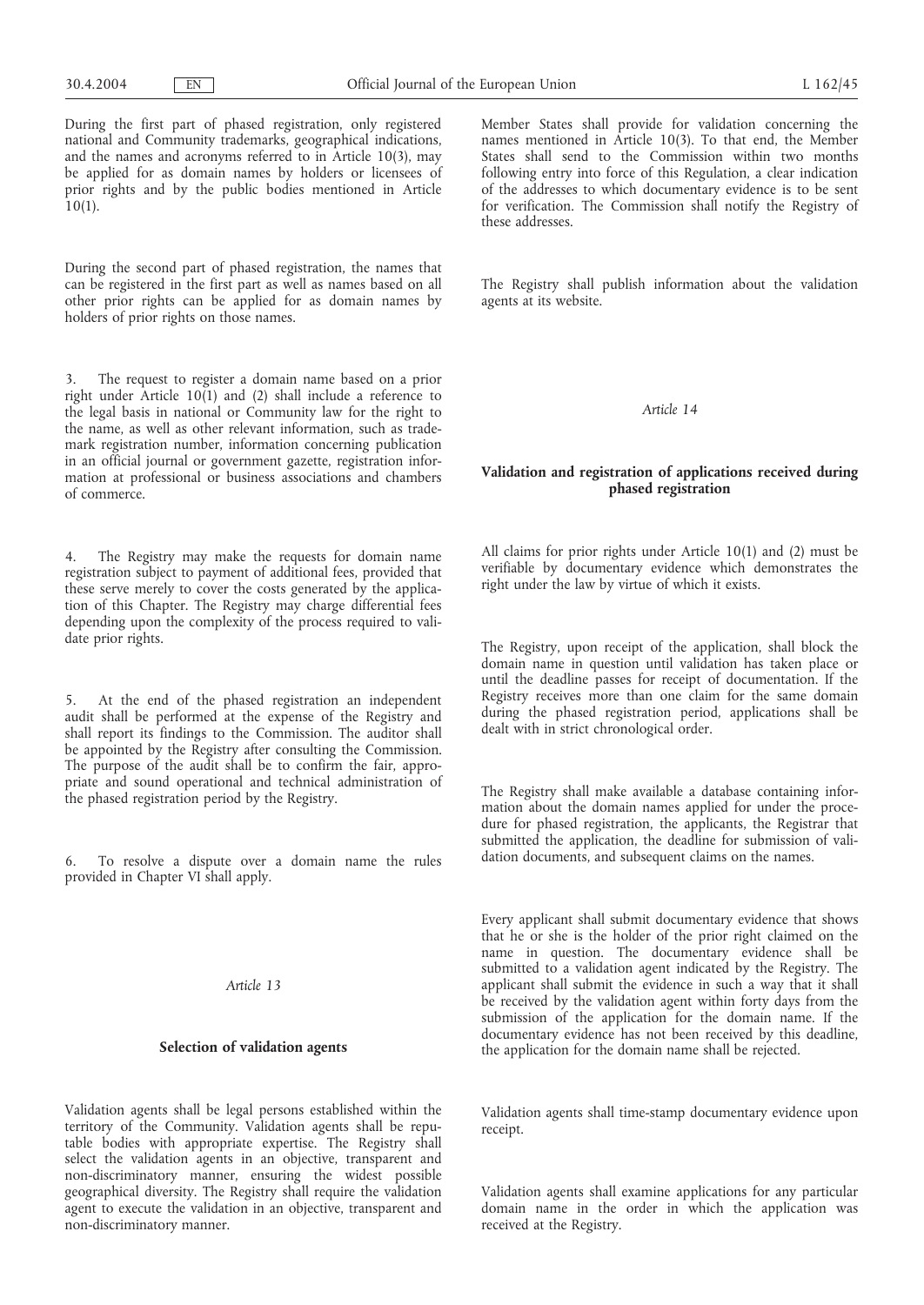The relevant validation agent shall examine whether the applicant that is first in line to be assessed for a domain name and that has submitted the documentary evidence before the deadline has prior rights on the name. If the documentary evidence has not been received in time or if the validation agent finds that the documentary evidence does not substantiate a prior right, he shall notify the Registry of this.

If the validation agent finds that prior rights exist regarding the application for a particular domain name that is first in line, he shall notify the Registry accordingly.

This examination of each claim in chronological order of receipt shall be followed until a claim is found for which prior rights on the name in question are confirmed by a validation agent.

The Registry shall register the domain name, on the first come first served basis, if it finds that the applicant has demonstrated a prior right in accordance with the procedure set out in the second, third and fourth paragraphs.

#### CHAPTER V

#### **RESERVATIONS, WHOIS DATA AND IMPROPER REGISTRA-TIONS**

### *Article 15*

#### **Escrow agreement**

1. The Registry shall, at its own expense, enter into an agreement with a reputable trustee or other escrow agent established within the territory of the Community designating the Commission as the beneficiary of the escrow agreement. The Commission shall give its consent to that agreement before it is concluded. The Registry shall submit to the escrow agent on a daily basis an electronic copy of the current content of the .eu database.

The agreement shall provide that the data shall be held by the escrow agent on the following terms and conditions:

- (a) the data shall be received and held in escrow, undergoing no procedure other than verification that it is complete, consistent, and in proper format, until it is released to the Commission;
- (b) the data shall be released from escrow upon expiration without renewal or upon termination of the contract between the Registry and the Commission for any of the reasons described therein and irrespectively of any disputes or litigation between the Commission and the Registry;
- (c) in the event that the escrow is released, the Commission shall have the exclusive, irrevocable, royalty-free right to exercise or to have exercised all rights necessary to re-designate the Registry;

(d) if the contract with the Registry is terminated the Commission, with the cooperation of the Registry, shall take all necessary steps to transfer the administrative and operational responsibility for the .eu TLD and any reserve funds to such party as the Commission may designate: in that event, the Registry shall make all efforts to avoid disruption of the service and shall in particular continue to update the information that is subject to the escrow until the time of completion of the transfer.

### *Article 16*

# **WHOIS database**

The purpose of the WHOIS database shall be to provide reasonably accurate and up to date information about the technical and administrative points of contact administering the domain names under the .eu TLD.

The WHOIS database shall contain information about the holder of a domain name that is relevant and not excessive in relation to the purpose of the database. In as far as the information is not strictly necessary in relation to the purpose of the database, and if the domain name holder is a natural person, the information that is to be made publicly available shall be subject to the unambiguous consent of the domain name holder. The deliberate submission of inaccurate information, shall constitute grounds for considering the domain name registration to have been in breach of the terms of registration.

### *Article 17*

# **Names reserved by the Registry**

The following names shall be reserved for the operational functions of the Registry:

eurid.eu, registry.eu, nic.eu, dns.eu, internic.eu, whois.eu, das.eu, coc.eu, eurethix.eu, eurethics.eu, euthics.eu

## *Article 18*

# **Improper registrations**

Where a domain name is considered by a Court of a Member State to be defamatory, racist or contrary to public policy, it shall be blocked by the Registry upon notification of a Court decision and shall be revoked upon notification of a final court decision. The Registry shall block from future registration those names which have been subject to such a court order for as long as such order remains valid.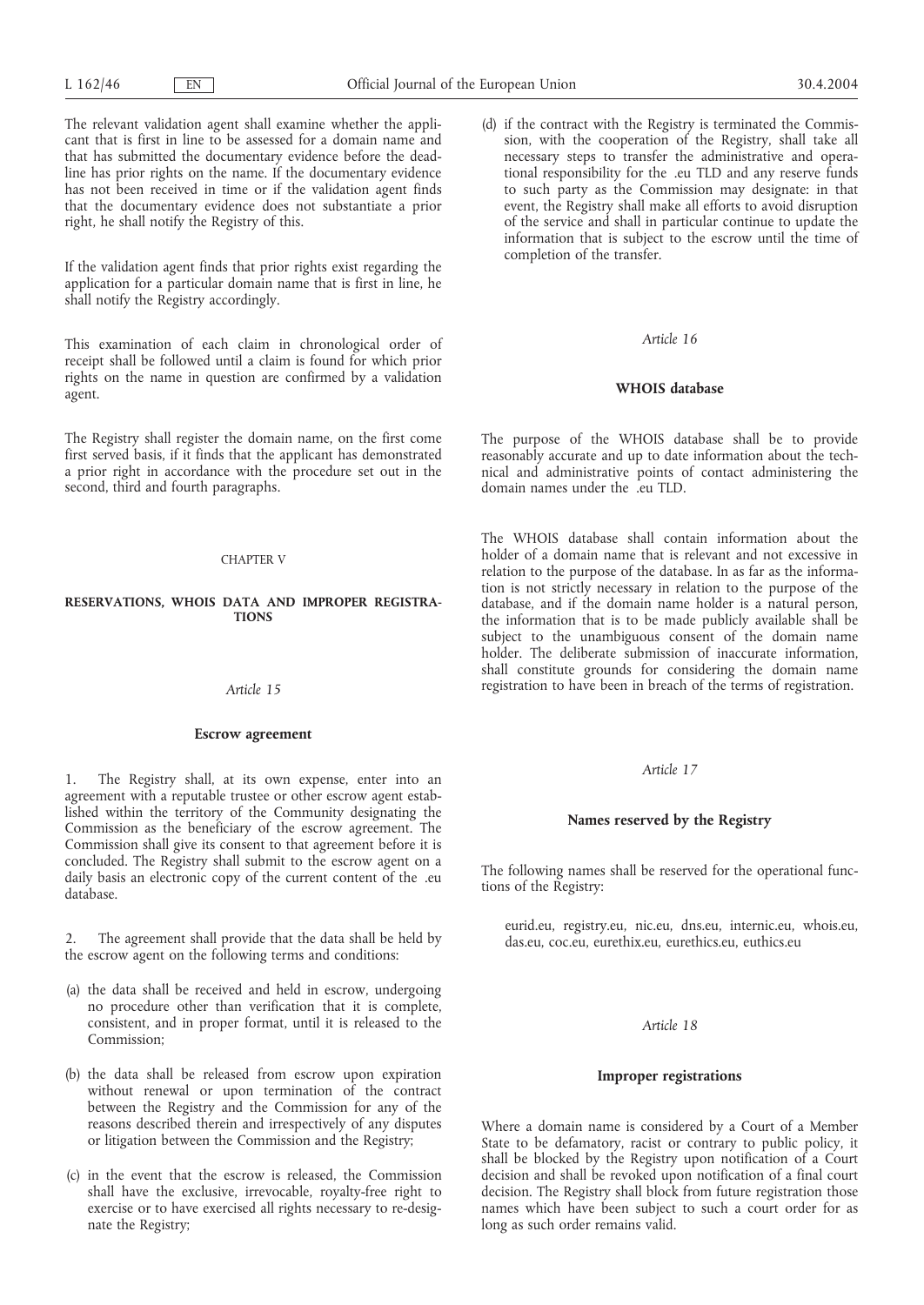*Article 19*

# **Death and winding up**

If the domain name holder dies during the registration period of the domain name, the executors of his or her estate, or his or her legal heirs, may request transfer of the name to the heirs along with submission of the appropriate documentation. If, on expiry of the registration period, no transfer has been initiated, the domain name shall be suspended for a period of 40 calendar days and shall be published on the Registry's website. During this period the executors or the legal heirs may apply to register the name along with submission of the appropriate documentation. If the heirs have not registered the name during that 40-day period, the domain name shall thereafter become available for general registration.

2. If the domain name holder is an undertaking, a legal or natural person, or an organisation that becomes subject to insolvency proceedings, winding up, cessation of trading, winding up by court order or any similar proceeding provided for by national law, during the registration period of the domain name, then the legally appointed administrator of the domain name holder may request transfer to the purchaser of the domain name holders assets along with submission of the appropriate documentation. If, on expiry of the registration period, no transfer has been initiated, the domain name shall be suspended for a period of forty calendar days and shall be published on the registry's website. During this period the administrator may apply to register the name along with submission of appropriate documentation. If the administrator has not registered the name during that 40-day period, the domain name shall thereafter become available for general registration.

### CHAPTER VI

## **REVOCATION AND SETTLEMENT OF CONFLICTS**

*Article 20*

## **Revocation of domain names**

The Registry may revoke a domain name at its own initiative and without submitting the dispute to any extrajudicial settlement of conflicts, exclusively on the following grounds:

(a) outstanding unpaid debts owed to the Registry;

(b) holder's non-fulfilment of the general eligibility criteria pursuant to Article 4(2)(b) of Regulation (EC) 733/2002;

(c) holder's breach of the terms of registration under Article 3.

The Registry shall lay down a procedure in accordance with which it may revoke domain names on these grounds. This procedure shall include a notice to the domain name holder and shall afford him an opportunity to take appropriate measures.

Revocation of a domain name, and where necessary its subsequent transfer, may also be effected in accordance with a decision issued by an extrajudicial settlement body.

## *Article 21*

### **Speculative and abusive registrations**

1. A registered domain name shall be subject to revocation, using an appropriate extra-judicial or judicial procedure, where that name is identical or confusingly similar to a name in respect of which a right is recognised or established by national and/or Community law, such as the rights mentioned in Article  $10(1)$ , and where it:

- (a) has been registered by its holder without rights or legitimate interest in the name; or
- (b) has been registered or is being used in bad faith.

2. A legitimate interest within the meaning of point (a) of paragraph 1 may be demonstrated where:

- (a) prior to any notice of an alternative dispute resolution (ADR) procedure, the holder of a domain name has used the domain name or a name corresponding to the domain name in connection with the offering of goods or services or has made demonstrable preparation to do so;
- (b) the holder of a domain name, being an undertaking, organisation or natural person, has been commonly known by the domain name, even in the absence of a right recognised or established by national and/or Community law;
- (c) the holder of a domain name is making a legitimate and non-commercial or fair use of the domain name, without intent to mislead consumers or harm the reputation of a name on which a right is recognised or established by national and/or Community law.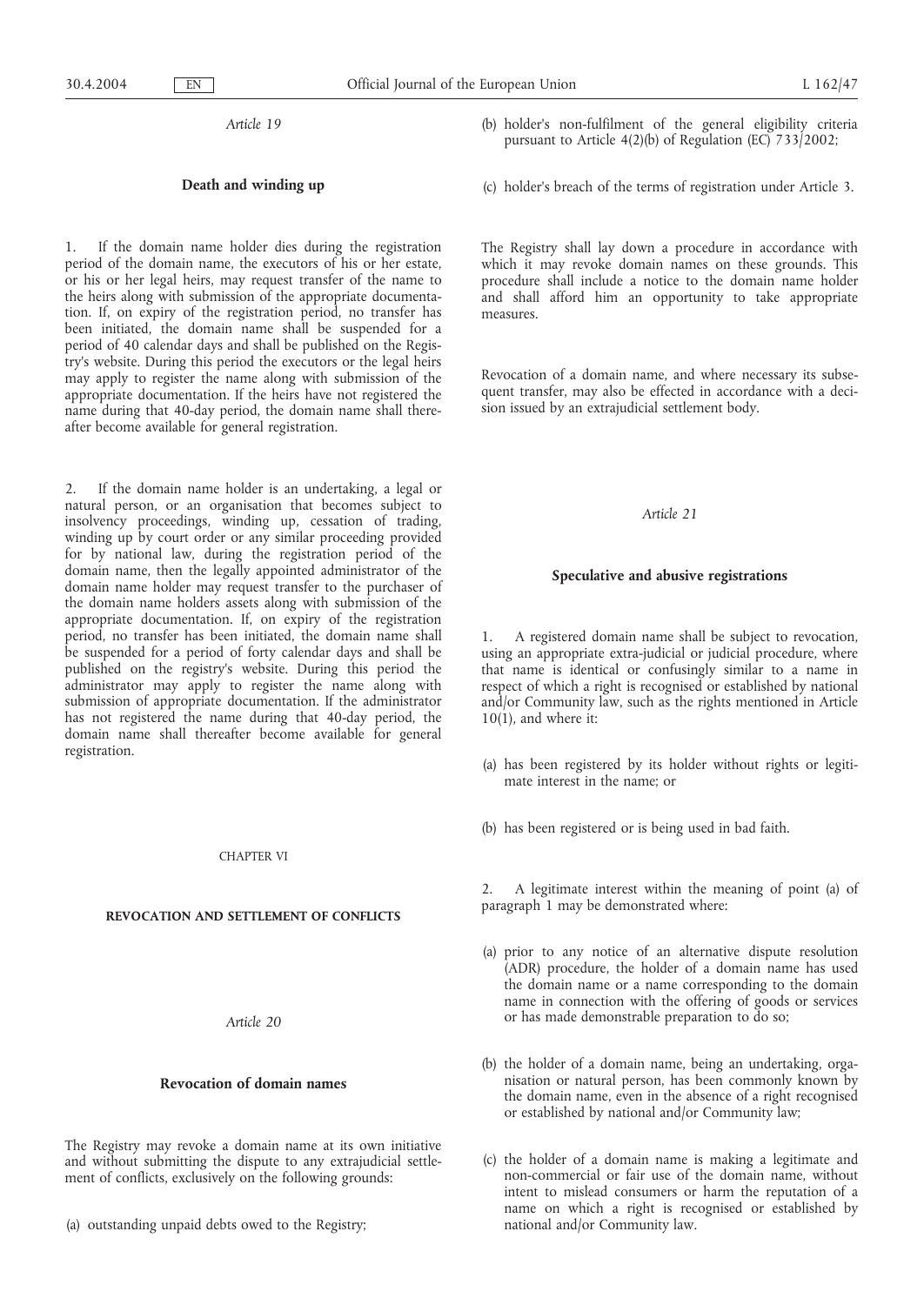3. Bad faith, within the meaning of point (b) of paragraph 1 may be demonstrated, where:

(a) circumstances indicate that the domain name was registered or acquired primarily for the purpose of selling, renting, or otherwise transferring the domain name to the holder of a name in respect of which a right is recognised or established by national and/or Community law or to a public body; or

- (b) the domain name has been registered in order to prevent the holder of such a name in respect of which a right is recognised or established by national and/or Community law, or a public body, from reflecting this name in a corresponding domain name, provided that:
	- (i) a pattern of such conduct by the registrant can be demonstrated; or
	- (ii) the domain name has not been used in a relevant way for at least two years from the date of registration; or
	- (iii) in circumstances where, at the time the ADR procedure was initiated, the holder of a domain name in respect of which a right is recognised or established by national and/or Community law or the holder of a domain name of a public body has declared his/its intention to use the domain name in a relevant way but fails to do so within six months of the day on which the ADR procedure was initiated;
- (c) the domain name was registered primarily for the purpose of disrupting the professional activities of a competitor; or
- (d) the domain name was intentionally used to attract Internet users, for commercial gain, to the holder of a domain name website or other on-line location, by creating a likelihood of confusion with a name on which a right is recognised or established by national and/or Community law or a name of a public body, such likelihood arising as to the source, sponsorship, affiliation or endorsement of the website or location or of a product or service on the website or location of the holder of a domain name; or
- (e) the domain name registered is a personal name for which no demonstrable link exists between the domain name holder and the domain name registered.
- The provisions in paragraphs 1, 2 and 3 may not be invoked so as to obstruct claims under national law.

*Article 22*

# **Alternative dispute resolution (ADR) procedure**

- 1. An ADR procedure may be initiated by any party where:
- (a) the registration is speculative or abusive within the meaning of Article 21; or
- (b) a decision taken by the Registry conflicts with this Regulation or with Regulation (EC) No 733/2002.

Participation in the ADR procedure shall be compulsory for the holder of a domain name and the Registry.

3. A fee for the ADR shall be paid by the complainant.

4. Unless otherwise agreed by the parties, or specified otherwise in the registration agreement between registrar and domain name holder, the language of the administrative proceeding shall be the language of that agreement. This rule shall be subject to the authority of the panel to determine otherwise, having regard to the circumstances of the case.

5. The complaints and the responses to those complaints must be submitted to an ADR provider chosen by the complainant from the list referred to in the first paragraph of Article 23. That submission shall be made in accordance with this Regulation and the published supplementary procedures of the ADR provider.

6. As soon as a request for ADR is properly filed with the ADR provider and the appropriate fee is paid, the ADR provider shall inform the Registry of the identity of the complainant and the domain name involved. The Registry shall suspend the domain name involved from cancellation or transfer until the dispute resolution proceedings or subsequent legal proceedings are complete and the decision has been notified to the Registry.

7. The ADR provider shall examine the complaint for compliance with its rules of procedure, with the provisions of this Regulation and with Regulation (EC) No 733/2002, and, unless non-compliance is established, shall forward the complaint to the respondent within five working days following receipt of the fees to be paid by the complainant.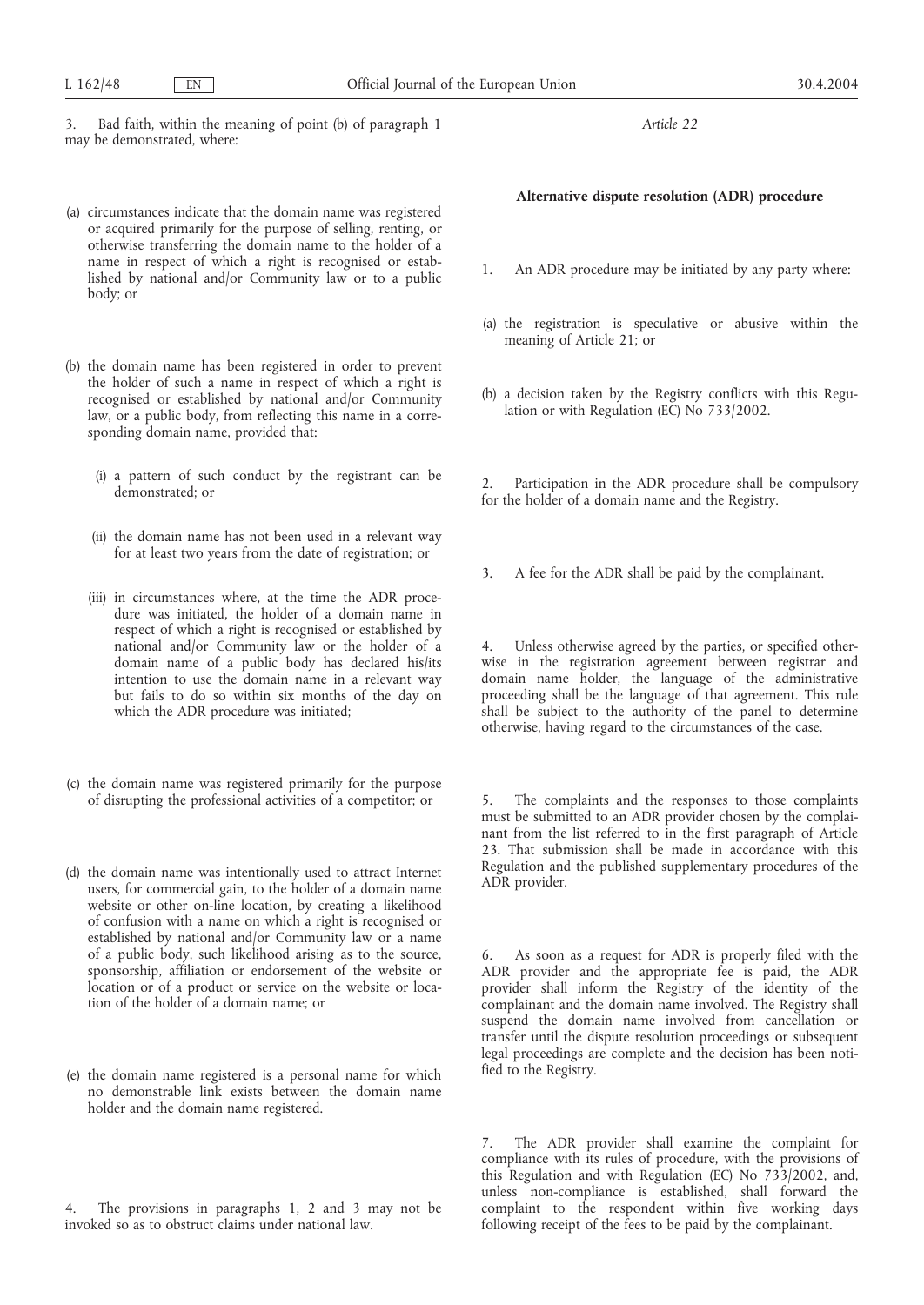8. Within 30 working days of the date of receipt of the complaint the respondent shall submit a response to the provider.

9. Any written communication to a complainant or respondent shall be made by the preferred means stated by the complainant or respondent, respectively, or in the absence of such specification electronically via the Internet, provided that a record of transmission is available.

All communications concerning the ADR procedure to the holder of a domain name that is subject to an ADR procedure shall be sent to the address information that is available to the Registrar that maintains the registration of the domain name in accordance with the terms and conditions of registration.

10. Failure of any of the parties involved in an ADR procedure to respond within the given deadlines or appear to a panel hearing may be considered as grounds to accept the claims of the counterparty.

11. In the case of a procedure against a domain name holder, the ADR panel shall decide that the domain name shall be revoked, if it finds that the registration is speculative or abusive as defined in Article 21. The domain name shall be transferred to the complainant if the complainant applies for this domain name and satisfies the general eligibility criteria set out in Article 4(2)(b) of Regulation (EC) No  $733/2002$ .

In the case of a procedure against the Registry, the ADR panel shall decide whether a decision taken by the Registry conflicts with this Regulation or with Regulation (EC) No 733/2002. The ADR panel shall decide that the decision shall be annulled and may decide in appropriate cases that the domain name in question shall be transferred, revoked or attributed, provided that, where necessary, the general eligibility criteria set out in Article 4(2)(b) of Regulation (EC) No 733/2002 are fulfilled.

The decision of the ADR panel shall state the date for implementation of the decision.

Decisions of the panel are taken by simple majority. The alternative dispute panel shall issue its decision within one month from the date of receipt of the response by the ADR provider. The decision shall be duly motivated. The decisions of the panel shall be published.

12. Within three working days after receiving the decision from the panel, the provider shall notify the full text of the decision to each party, the concerned registrar(s) and the Registry. The decision shall be notified to the Registry and the complainant by registered post or other equivalent electronic means.

13. The results of ADR shall be binding on the parties and the Registry unless court proceedings are initiated within 30 calendar days of the notification of the result of the ADR procedure to the parties.

# *Article 23*

# **Selection of providers and panellists for alternative dispute resolution**

1. The Registry may select ADR providers, who shall be reputable bodies with appropriate expertise in an objective, transparent and non-discriminatory manner. A list of the ADR providers shall be published on the Registry's website.

2. A dispute which is submitted to the ADR procedure shall be examined by arbitrators appointed to a panel of one or three members.

The panellists shall be selected in accordance to the internal procedures of the selected ADR providers. They shall have appropriate expertise and shall be selected in an objective, transparent and non-discriminatory manner. Each provider shall maintain a publicly available list of panellists and their qualifications.

A panellist shall be impartial and independent and shall have, before accepting appointment, disclosed to the provider any circumstances giving rise to justifiable doubt as to their impartiality or independence. If, at any stage during the administrative proceedings, new circumstances arise that could give rise to justifiable doubt as to the impartiality or independence of the panellist, that panellist shall promptly disclose such circumstances to the provider.

In such event, the provider shall appoint a substitute panellist.

## CHAPTER VII

# **FINAL PROVISIONS**

*Article 24*

## **Entry into force**

This Regulation shall enter into force on the day of its publication in the *Official Journal of the European Union*.